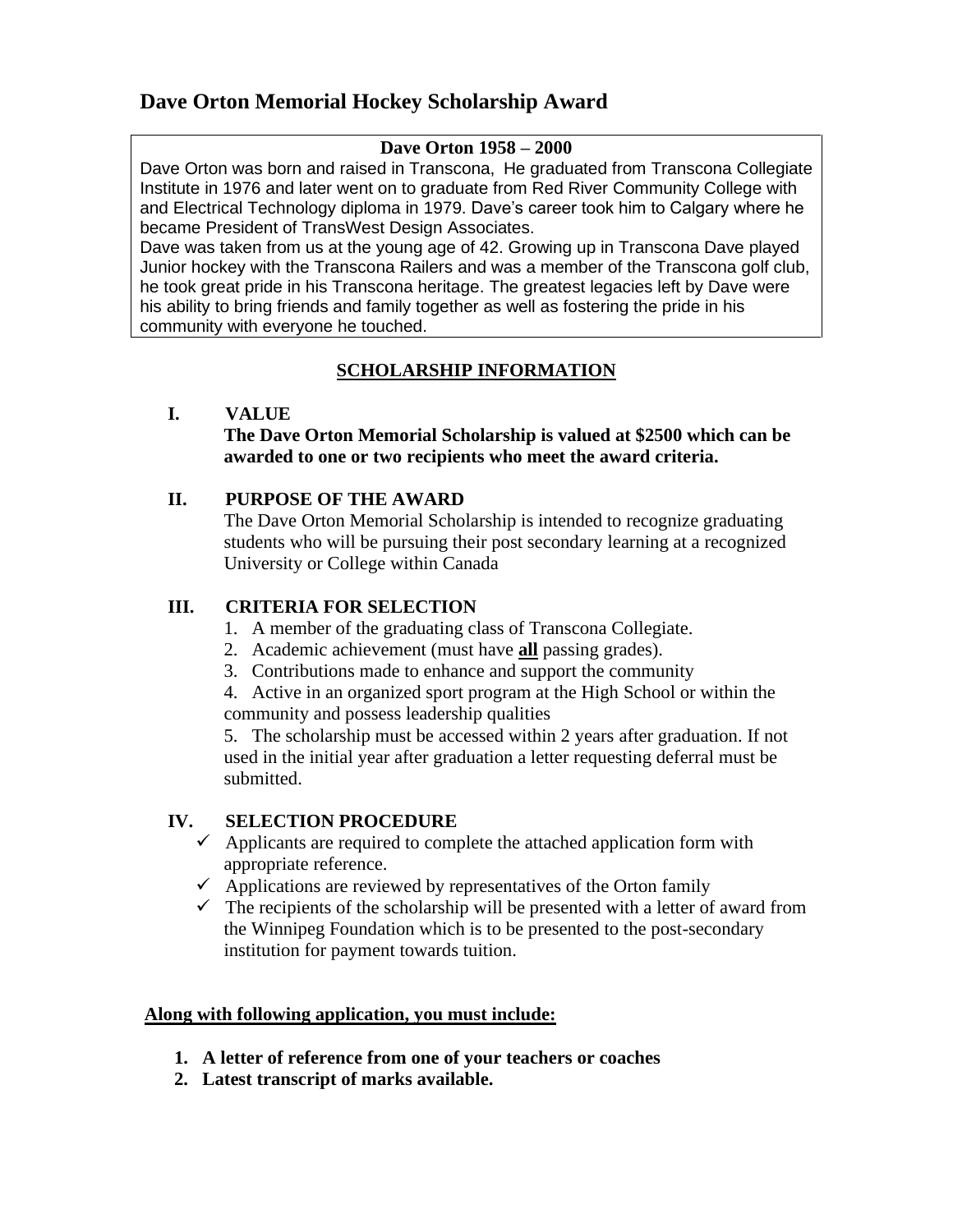# **Dave Orton Memorial Hockey Scholarship Award<br>SCHOLARSHIP APPLICATION**

| <b>1. GENERAL INFORMATION</b> |                    |                                                                                                  |                           |               |                                                                                 |  |  |  |
|-------------------------------|--------------------|--------------------------------------------------------------------------------------------------|---------------------------|---------------|---------------------------------------------------------------------------------|--|--|--|
|                               | Name               |                                                                                                  |                           |               |                                                                                 |  |  |  |
|                               | <b>Address</b>     |                                                                                                  | Postal Code <b>Server</b> |               |                                                                                 |  |  |  |
|                               |                    |                                                                                                  |                           | Date of birth | the contract of the contract of the contract of the contract of the contract of |  |  |  |
|                               | 2. EDUCATION PLANS |                                                                                                  |                           |               |                                                                                 |  |  |  |
|                               |                    |                                                                                                  |                           |               |                                                                                 |  |  |  |
|                               |                    | Please indicate your proposed program of secondary studies for the fall term of the current year |                           |               |                                                                                 |  |  |  |
|                               |                    | Educational institution                                                                          |                           |               |                                                                                 |  |  |  |
|                               |                    | Degree/Diploma Sought                                                                            |                           |               |                                                                                 |  |  |  |
|                               |                    | Length of program                                                                                |                           |               |                                                                                 |  |  |  |
|                               |                    |                                                                                                  |                           |               |                                                                                 |  |  |  |

#### 3. CONTRIBUTION TO YOUR SCHOOL and COMMUNITY

A) Please list with a brief description your contributions as a volunteer for the last three years

| 1. |                                                                                                                      |  |  |
|----|----------------------------------------------------------------------------------------------------------------------|--|--|
|    |                                                                                                                      |  |  |
|    |                                                                                                                      |  |  |
|    |                                                                                                                      |  |  |
|    |                                                                                                                      |  |  |
| 2. | <u> 2008 - Andrea State Barbara, amerikan personal di sebagai personal di sebagai personal di sebagai personal d</u> |  |  |
|    |                                                                                                                      |  |  |
|    |                                                                                                                      |  |  |
|    |                                                                                                                      |  |  |
|    |                                                                                                                      |  |  |
| 3  |                                                                                                                      |  |  |
|    |                                                                                                                      |  |  |
|    |                                                                                                                      |  |  |
|    |                                                                                                                      |  |  |
|    |                                                                                                                      |  |  |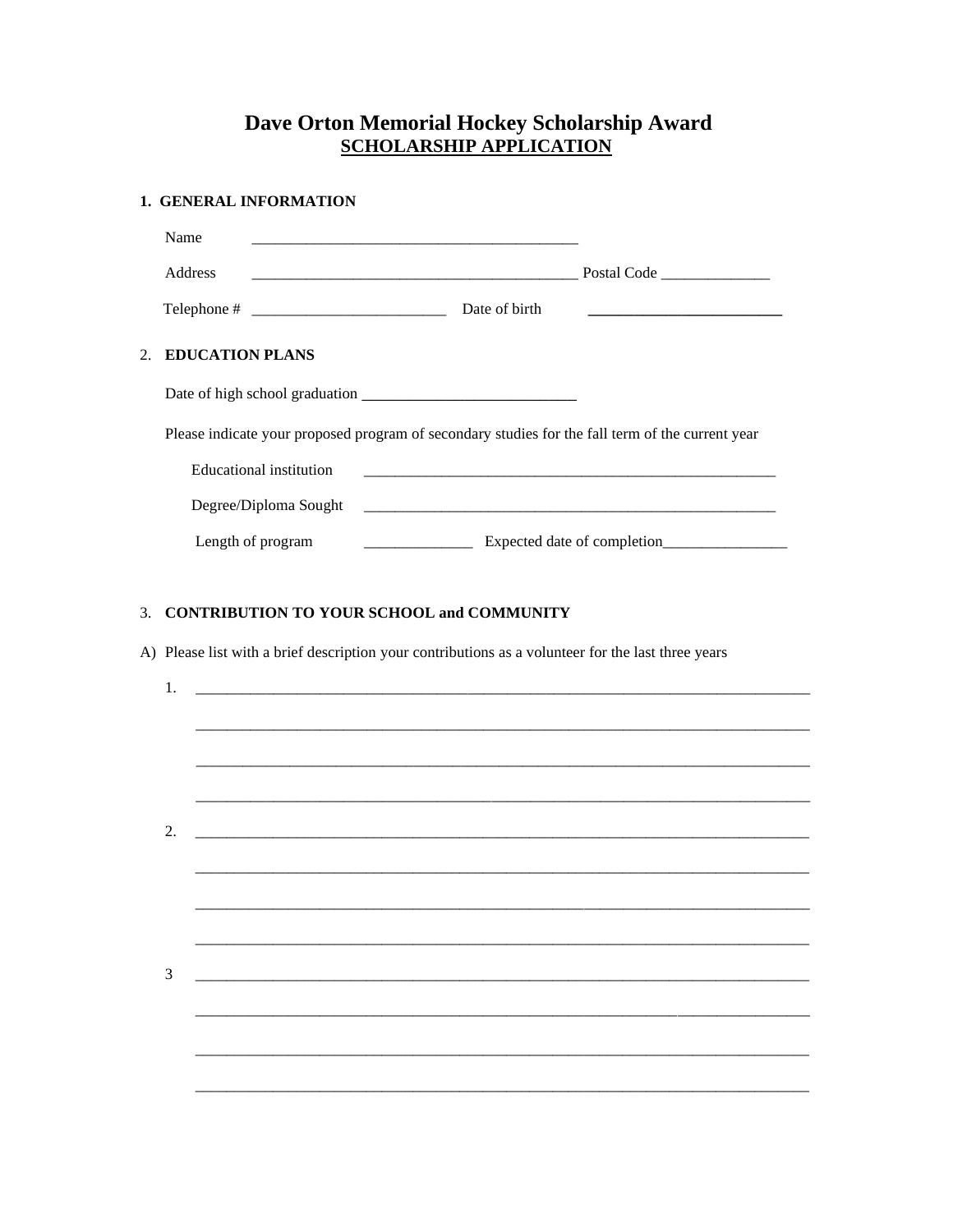B) List several of your most outstanding athletic/academic achievements in the past three years.

1. \_\_\_\_\_\_\_\_\_\_\_\_\_\_\_\_\_\_\_\_\_\_\_\_\_\_\_\_\_\_\_\_\_\_\_\_\_\_\_\_\_\_\_\_\_\_\_\_\_\_\_\_\_\_\_\_\_\_\_\_\_\_\_\_\_\_\_\_\_\_\_\_\_\_\_\_\_\_\_ 2. \_\_\_\_\_\_\_\_\_\_\_\_\_\_\_\_\_\_\_\_\_\_\_\_\_\_\_\_\_\_\_\_\_\_\_\_\_\_\_\_\_\_\_\_\_\_\_\_\_\_\_\_\_\_\_\_\_\_\_\_\_\_\_\_\_\_\_\_\_\_\_\_\_\_\_\_\_\_\_ 3. \_\_\_\_\_\_\_\_\_\_\_\_\_\_\_\_\_\_\_\_\_\_\_\_\_\_\_\_\_\_\_\_\_\_\_\_\_\_\_\_\_\_\_\_\_\_\_\_\_\_\_\_\_\_\_\_\_\_\_\_\_\_\_\_\_\_\_\_\_\_\_\_\_\_\_\_\_\_\_ 4. \_\_\_\_\_\_\_\_\_\_\_\_\_\_\_\_\_\_\_\_\_\_\_\_\_\_\_\_\_\_\_\_\_\_\_\_\_\_\_\_\_\_\_\_\_\_\_\_\_\_\_\_\_\_\_\_\_\_\_\_\_\_\_\_\_\_\_\_\_\_\_\_\_\_\_\_\_\_\_ 5. \_\_\_\_\_\_\_\_\_\_\_\_\_\_\_\_\_\_\_\_\_\_\_\_\_\_\_\_\_\_\_\_\_\_\_\_\_\_\_\_\_\_\_\_\_\_\_\_\_\_\_\_\_\_\_\_\_\_\_\_\_\_\_\_\_\_\_\_\_\_\_\_\_\_\_\_\_\_\_

4. **WRITE A PARAGRAPH DESCRIBING YOUR INVOLVEMENT IN SPORT AS A PLAYER, COACH, ETC. WHAT HAVE YOU GAINED FROM THE SPORT, GIVEN TO THE SPORT AND ALSO DESCRIBE WHAT YOUR PLANS ARE FOR THE FUTURE IN SPORT**